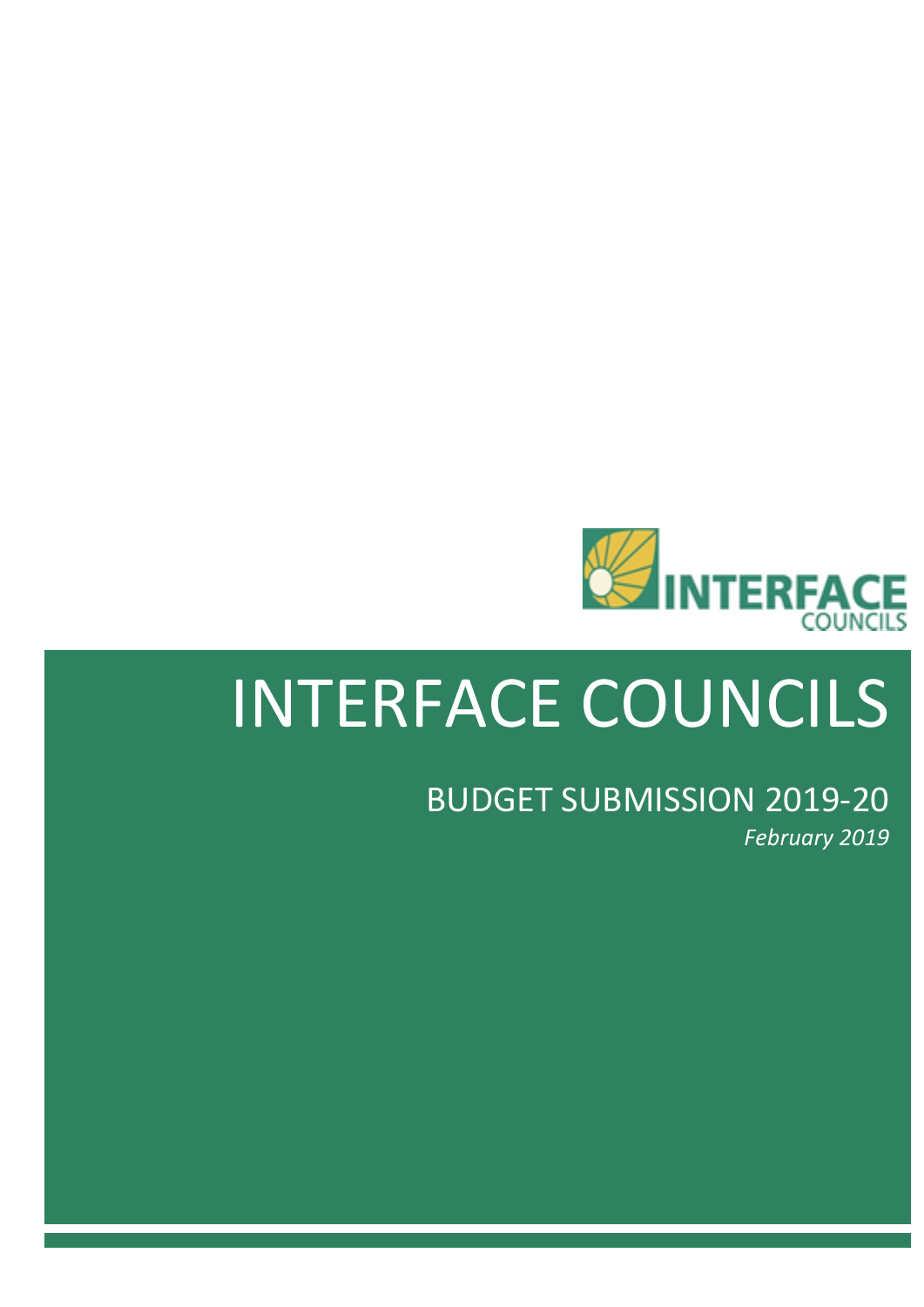# **INTERFACE COUNCILS BUDGET SUBMISSION 2019-20**

## **CONTENTS**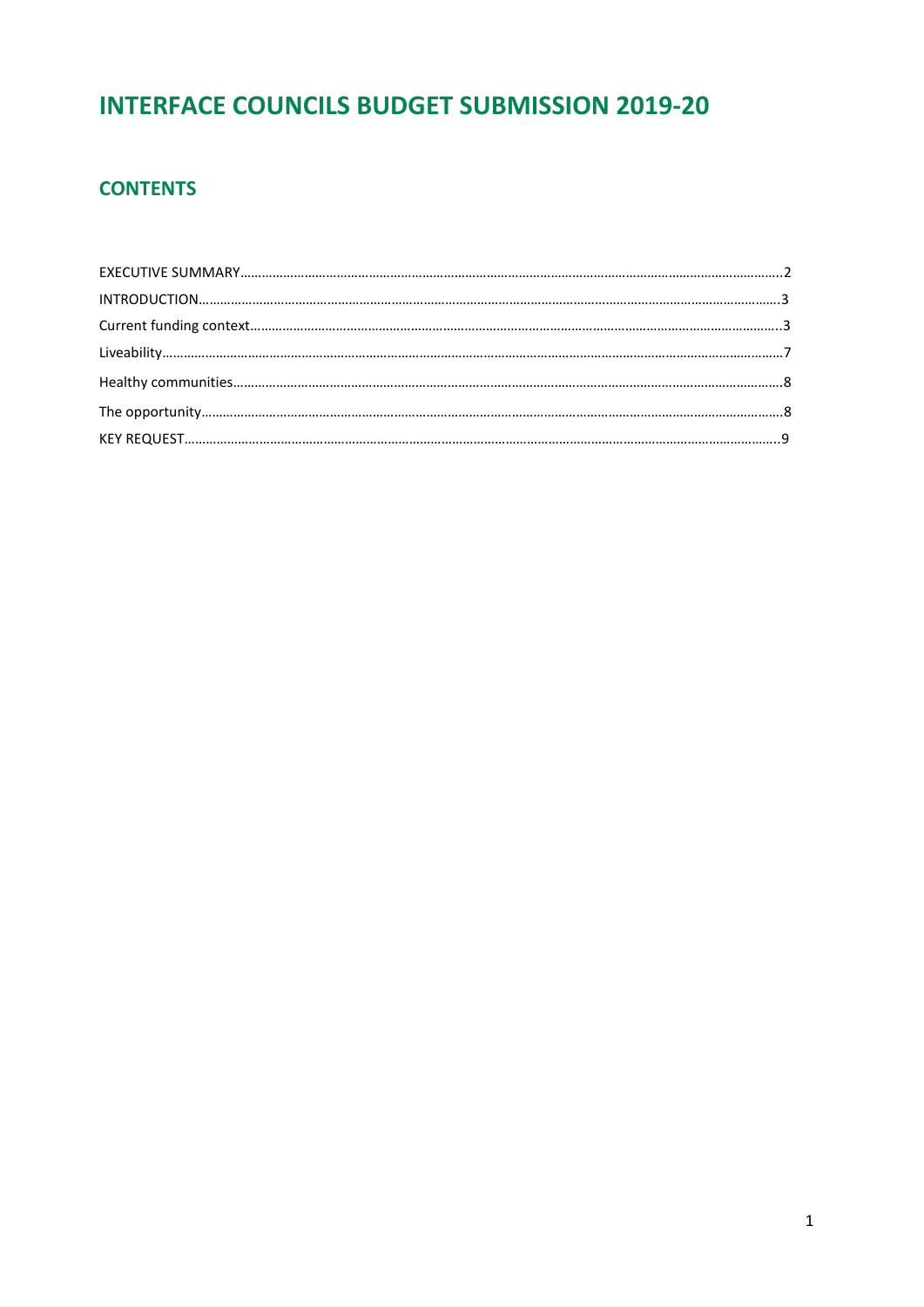## <span id="page-2-0"></span>**EXECUTIVE SUMMARY**

Interface Councils needs significant support to cater for substantial population growth, changing demographics and the impact of historic underfunding. This need has been highlighted in the following inquiries and reports:

- *Parliamentary Inquiry into Local Economic Developing in Outer Suburban Melbourne* (2008)
- *Parliamentary Inquiry on Growing the Suburbs: Infrastructure and Business Development in Outer Suburban Melbourne* (2012)
- *Parliamentary Inquiry into Liveability Options in the Outer Suburbs* (2012)
- *Developing Transport Infrastructure and Services for Population Growth Areas*, Victorian Auditor General's Office (VAGO) (2013)
- *One Melbourne or Two: Implications of Population Growth for Infrastructure and Services in Interface areas*, Essential Economics (2013)
- *Supporting Interface Families*, 42 Consulting (2016)
- *Human Services Gap Analysis*, 42 Consulting (2017)
- *Effectively Planning for Population Growth*, Victorian Auditor General's Office (VAGO) (2017)
- *Interface Councils Liveability Snapshot*, Interface Councils (2017)
- *Interface Councils Liveability Policy*, Interface Councils (2018)

#### **The following priority funding request will deliver immediate benefits to local communities and the state:**

**1. An increased and long-term funding commitment to the Growing Suburbs Fund that will provide certainty for a significant pipeline of priority projects:** 

An investment of \$50 million in 2019/20 and a commitment to \$50 million per annum in forward estimates, with index increases based on the average growth rate across the Interface Councils Region (ICR).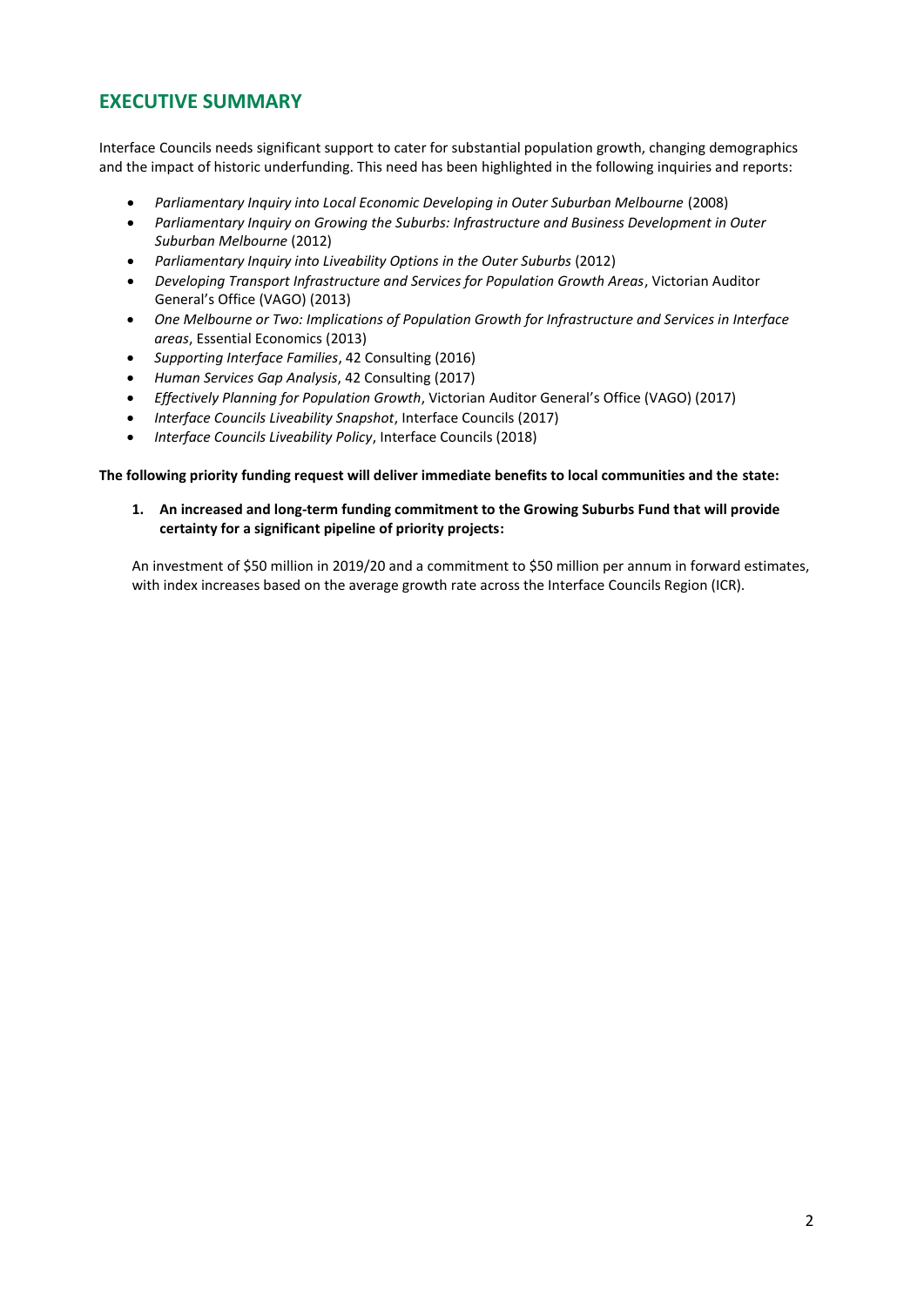### <span id="page-3-0"></span>**INTRODUCTION**

The Interface Councils Region<sup>1</sup> (ICR) is home to over 1.5 million people, including 410 thousand families. The ten municipalities within this region continue to face significant issues associated with unprecedented population growth<sup>2</sup>, changing demographics such as a rapidly expanding ageing population, and the impact of historic underfunding.

During the past five years, population growth in the ICR has significantly exceeded the state average, accounting for 49 percent of growth in Melbourne and 44 percent of the entire state's growth. While not all municipalities within the ICR experience the same degree of rapid population growth, they do share the pressures associated with servicing both rural and urban communities, as well as the critical need to address the lack of access that residents have to jobs, infrastructure and services**.** 

Funding commitments for essential infrastructure and services have not kept pace with the needs of the region. This has created an environment where local jobs are scarce, dependence on cars is high, access to quality education is compromised and community facilities and services are deficient in comparison to inner and more established areas of Melbourne.

The ICR is home to welcoming communities and residents who are proud of where they live. Interface Councils looks forward to working with Government to provide these communities with better access to public transport, shorter travel times to reduce the hours spent in congestion (including travelling up to two hours to employment) and more accessible health and human services (including GPs), allied health and mental health services.

This submission outlines the rationale behind Interface Councils' key request.

#### <span id="page-3-1"></span>**Current funding context**

 $\overline{\phantom{a}}$ 

Interface Councils was pleased with the State Government's fourth investment into the Growing Suburbs Fund (previously the Interface Fund) in the 2018/19 Victorian State Budget.

To date, the State Government has invested \$125 million into the Growing Suburbs Fund, with a further commitment of \$75 million in forward estimates for the 2018/19 budget cycle, totalling \$200 million.

The group was also pleased with investments in this year's budget that will assist in strengthening the social and economic fabric of the outer suburbs. These include:

- \$5,728 million (over four years) allocated to the ICR for priority infrastructure including: kindergarten and preschool facilities; schools facilities; further education facilities; hospitals and health facilities; justice facilities; roads and public transport
- A \$1,829 million commitment for new and existing public transport systems, including the Cranbourne, Packenham and Sunbury Roads Upgrade Program
- Eight of the 12 new schools announced to be built are in the ICR
- A \$2.2 billion investment package in the form of the Suburban Roads Upgrade, comprising the Northern Roads, South Eastern Roads and Western Roads Upgrades
- A \$10.8 million investment in the Wyndham Vale and Seymour areas, including the promise of the extension of bus routes in the outer suburbs and new train services in the City of Whittlesea
- Health and mental health services. Emergency department crisis hubs in Sunshine Hospital and Frankston Hospital will assist those dealing with mental health and addiction issues
- Community facilities and sports grounds including \$12 million to build the future home for the Melbourne Storm women's team in Hume City Council and \$10 million to improve playing conditions at Casey Fields (and Whitten Oval) for AFLW competition as well as \$15 million for the Female Friendly Facilities Fund to boost sports access for women and girls across Victoria.

 $^1$  Interface Councils is a group of ten municipalities that form a ring around metropolitan Melbourne, comprising Cardinia Shire Council, City of Casey, Hume City Council, Melton City Council, Mitchell Shire Council, Mornington Peninsula Shire Council, Nillumbik Shire Council, City of Whittlesea, Wyndham City Council and Yarra Ranges Shire Council.

<sup>&</sup>lt;sup>2</sup> Interface Councils includes the seven Growth Area Councils: Cardinia Shire Council, City of Casey, Hume City Council, Melton City Council, Mitchell Shire Council, City of Whittlesea and Wyndham City Council.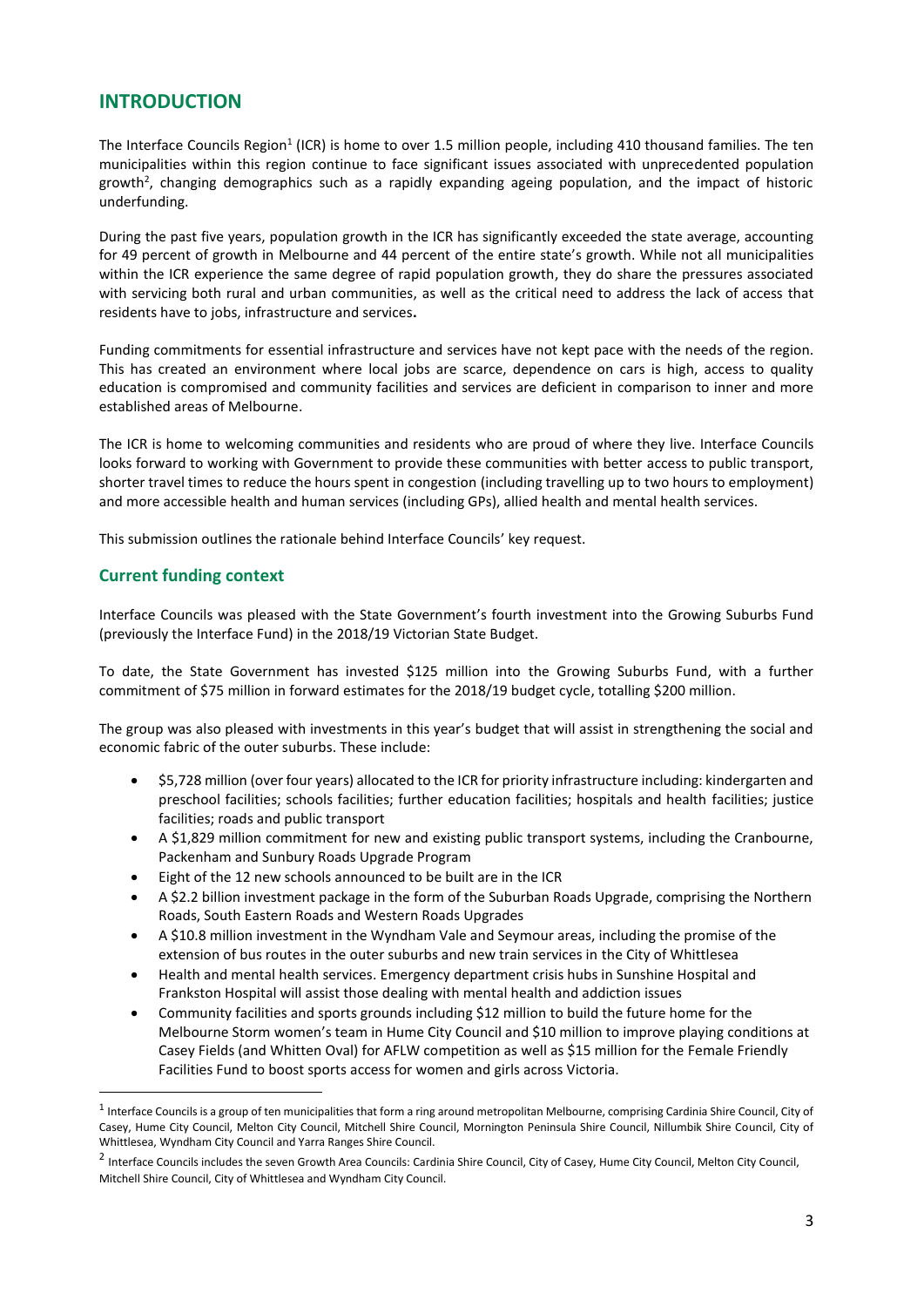As detailed in the 2018/19 Interface Councils Budget Scorecard<sup>3</sup>, over the current four-year budget period, it is estimated that \$2,858 million is required for critical infrastructure (i.e. early childhood/kindergartens, schools, further education, health and public transport)<sup>4</sup> in the ICR. As such, it was positive to see Interface Councils receive \$3,090 million in new allocation funding in the 2018/19 State Budget for these key investments.

Notable state funding improvements are occurring with regard to infrastructure in the ICR and communities are benefitting from these investments from State Government. However, it is important to note that the increased funding follows many years of significant under-investment which created substantial infrastructure and service gaps.

Specifically, the estimated \$233 million surplus in the 2018/19 budget and the surplus of \$180 million in the 2017/2018 budget compares to estimated shortfalls in previous budgets of \$83 million (2016/17), \$920 million (2015/16), \$810 million (2014/15), \$895 million (2013/14), and \$955 million (2012/13). In effect, the four-year funding allocations announced in the 2018/19 budget enable Interface Councils to continue to 'close the gap' in terms of cumulative funding deficits generated over the past several years.

Interface Councils acknowledges the benefit of state-wide investments to the ICR, such as \$120 million for the TAFE Facilities Modernisation Program across the state and \$5 million for metropolitan bus service improvements. However, the trend of disproportionate investment in regard to population growth remains entrenched in Victorian State Budgets. When considering new and existing funding, despite being responsible for almost 50 per cent of the population growth over the past five years, Interface Councils received just 24 per cent of funding. This compares to non-Interface metropolitan Melbourne which accommodated 45 percent of growth and received 35 percent of funding, and regional Victoria who accommodated 11 percent yet have received 41 percent of funding over the same period.

Figure 1 demonstrates the historical nature of this trend and the highest level of State Government funding for Interface Councils in recent years.

<sup>3</sup> *2018/19 Interface Budget Scorecard*, Essential Economics, 2018

<sup>4</sup> *One Melbourne or Two?* updated report, Essential Economics, 2017.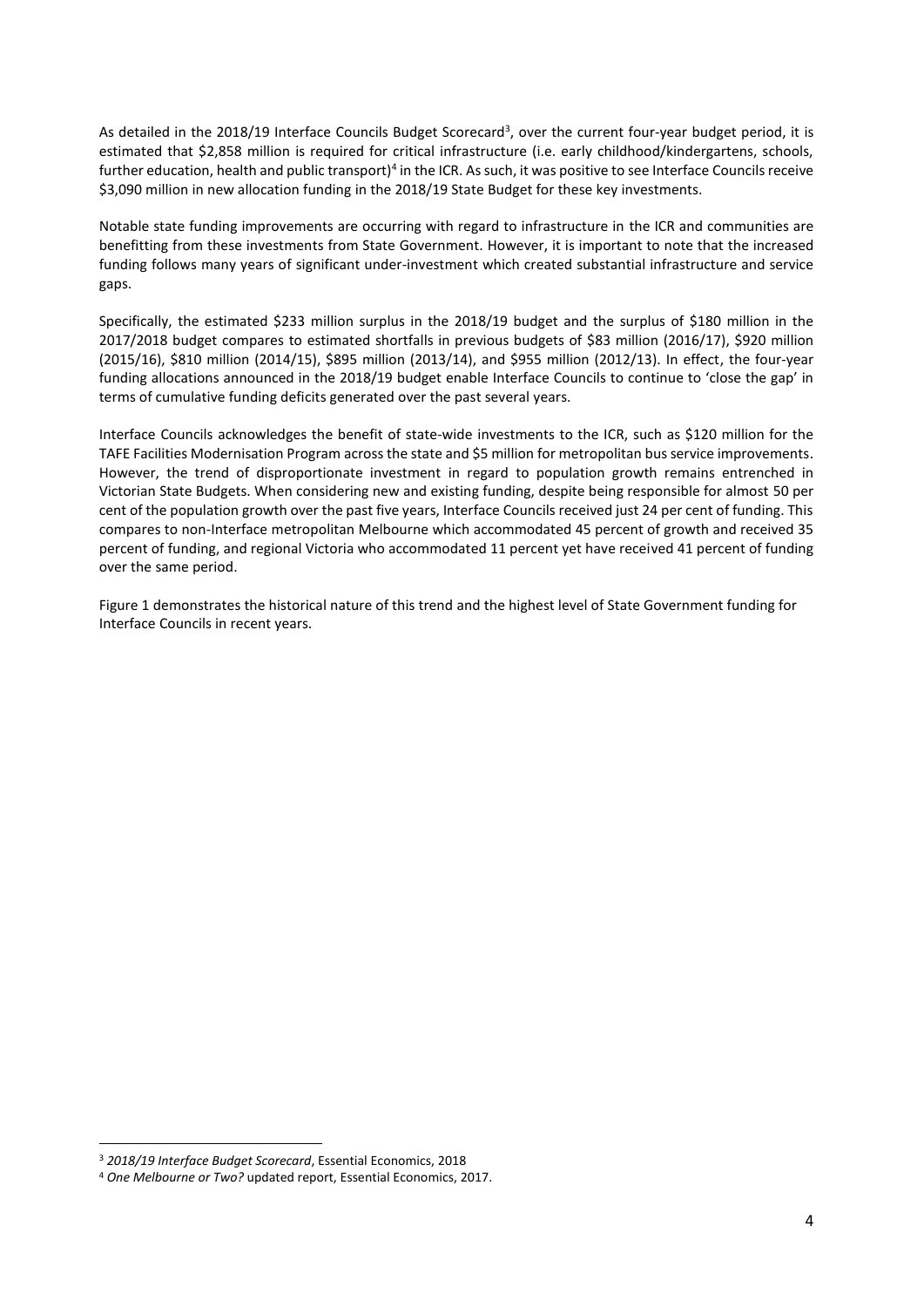#### **Figure 1:** Percentage Population Growth (2011-2016) and Percentage Allocated Funding (TEI), by Geographical Region, over the previous five Victorian State Budget.





Interface Councils understands the current fiscal situation for all levels of government is tight and revenue streams are under pressure with many competing investment priorities each year.

However, an analysis of property taxes (stamp duty and land tax) collected from the ICR shows Melbourne's outer suburbs are making a far greater contribution to state revenue than what they receive in funding support. Based on comparable State Revenue Office and State Budget data for the 2012/13 to 2015/16 period, the Interface Councils region contributed approximately \$4.74 billion in property taxes but received only \$1.37 billion, or an average of \$343 million per year, in specifically allocated new state funding for key infrastructure and services (e.g. education, health, public transport, roads). As outlined in the *One Melbourne or Two Report Update* (2017), Interface Councils need \$600 million per annum for critical infrastructure such as schools, roads, public transport and community infrastructure, just to bridge the gap with the rest of Melbourne by 50 per cent.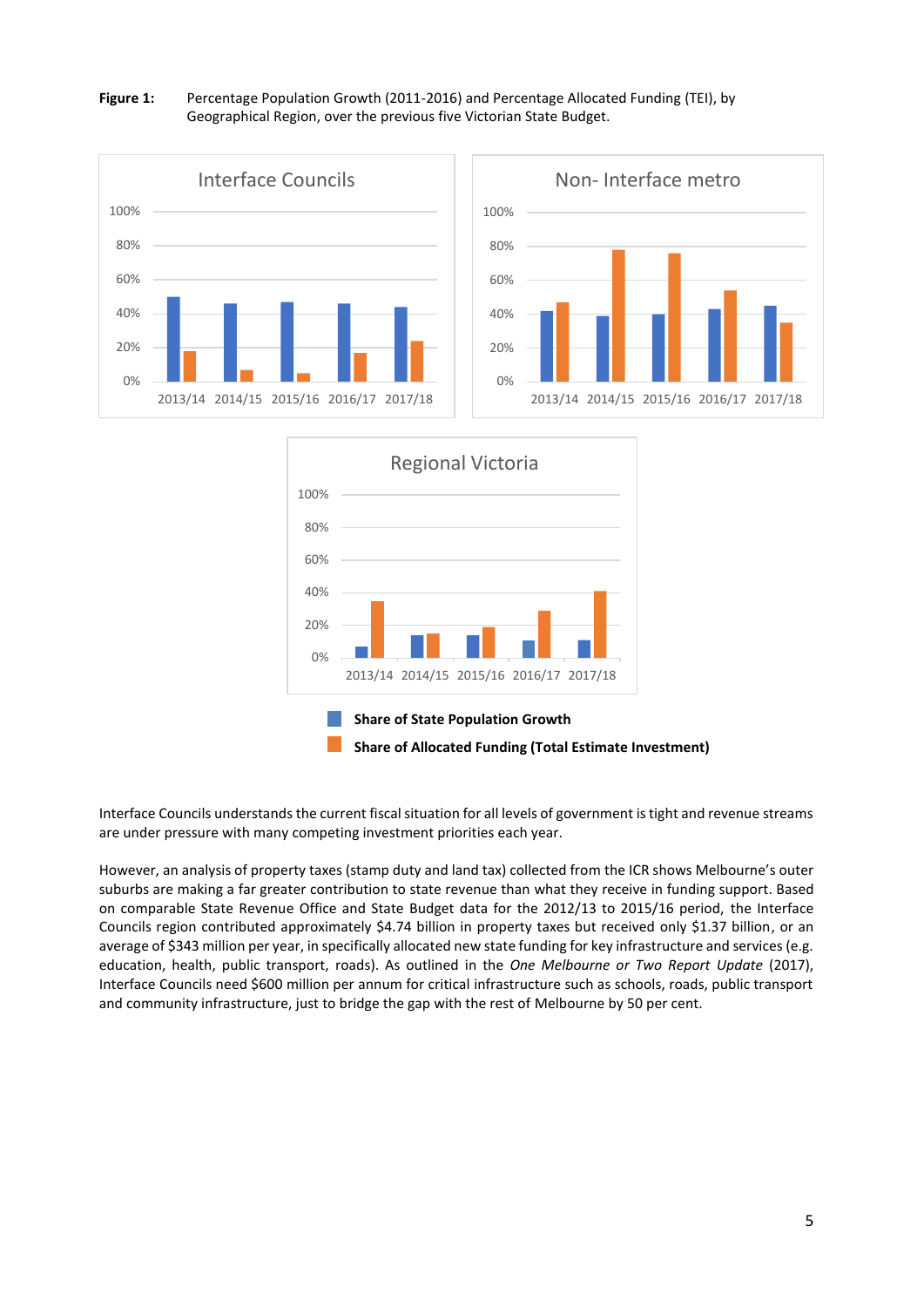Investment in the ICR is urgently needed to improve social outcomes and build up essential infrastructure that will attract new investments and jobs to the region. Historic state underfunding combined with rate capping, the Federal Assistance Grant freeze, changes to developer contributions and limited revenue streams exemplifies the critical need for increased, timely and consistent state funding that is proportional to population distribution and revenue contributions.

Interface Councils appreciates the concerted effort of the Government to understand the concerns of the ICR and its commitment to start bridging the gap in essential infrastructure. Interface Councils emphasises the importance of the State Government continuing this commitment and providing long-term funding certainty to afford communities in ICRs an adequate level of liveability now and into the future.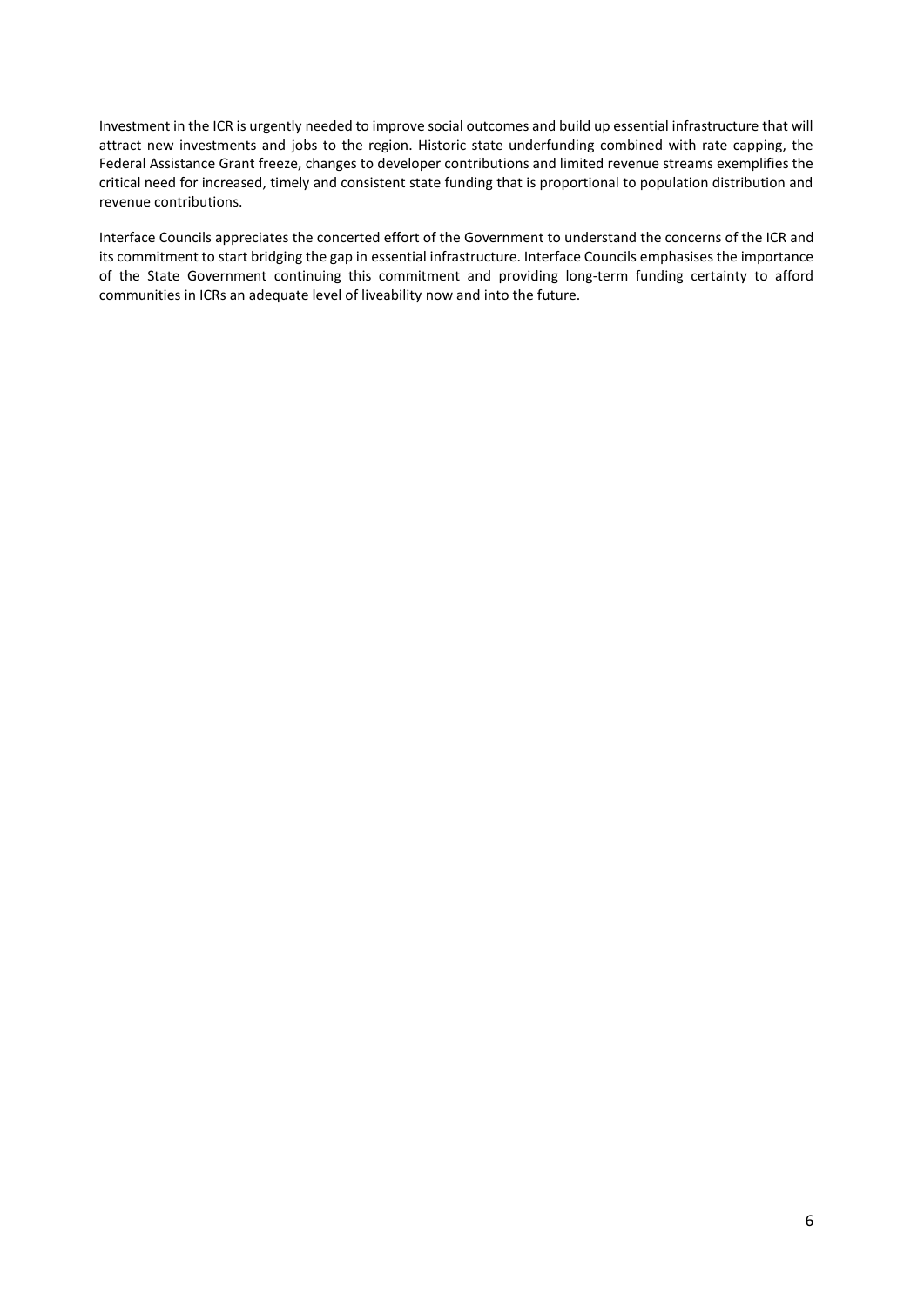#### <span id="page-7-0"></span>**Liveability**

Liveability definitions are plentiful among thought leaders, professionals and experts. Sue West and Marnie Badham provide a comprehensive definition of liveability in their *Victoria Growth Areas Authority* report:

*"Being related to the attractiveness and particular amenities a community offers. This means things like fully grown trees, well designed open spaces and walking paths, environmentally sustainable public transport and access to education, recreation and health services. Liveability describes a place where people feel safe, connected to their community, and want to participate in the local economy through investment in business. Also, important to liveability is the unique identity of a community defined by cultural development, landmarks, urban design, the developing local economy and the existing natural landscape."<sup>5</sup>*

When you consider this definition in the context of the ICR, communities in these areas are facing serious liveability challenges. These challenges have not only been highlighted by Interface Councils' research, <sup>6</sup> but have been identified and confirmed in several Parliamentary reports and notably also by the Victorian Auditor General.

*The Parliamentary Inquiry on Growing the Suburbs: Infrastructure and Business Development in Outer Suburban Melbourne (2012)* found that Melbourne's outer suburban residents face a shortage of local 'knowledge industry' jobs and a decline in those industries, such as manufacturing and retail, that have traditionally provided a large proportion of local jobs.

The Victorian Auditor General's Report<sup>7</sup> notes that, over a long period of time, the state has failed to deliver the transport infrastructure and services needed to support rapidly growing communities.

A subsequent Victorian Auditor General's Report<sup>8</sup> states that "rapid growth is creating unprecedented challenges for infrastructure and service delivery, especially in the growth areas, where infrastructure and services of all types are limited and generally lag behind population settlement." This is adversely impacting accessibility to services and infrastructure, and risks the future liveability of metropolitan Melbourne, if not addressed.

Despite more recent and significant investment by this government, infrastructure and service deficits continue to impact the liveability of communities in the ICR including, in some instances, contributing to significant pockets of social isolation and disadvantage.

In 2017, Interface Councils released its Liveability Snapshot<sup>9</sup> which confirmed that communities living in Melbourne's outer suburbs don't enjoy the same standard of liveability as other Victorians across a significant number of indicators. Since then, Interface Councils has been working closely with policy makers to discuss solutions that would raise the liveability standards in Melbourne's outer suburbs to be more aligned with those in the rest of Victoria. Interface Councils looks forward to continuing its work with government to address the following liveability issues revealed in the Liveability Snapshot:

- More than 40 per cent of residents in the outer suburbs do not live near public transport.
- Unemployment in the outer suburbs is the highest in the state, sitting at 6.9 per cent, it is 1.1 per cent above the state average.
- Local job provision in the outer suburbs is the lowest in Victoria with a self-sufficiency rate of 62.5 per cent, which is 30 per cent less than the state average.
- Almost one in five people travel more than two hours each day for work and the number of people who travel to work by car is almost three out of four workers, again the highest in the state.
- Residents in the outer suburbs are reporting the highest levels of psychological stress and mortgage stress in the state, yet have access to the lowest levels of GPs and allied health services per 1000 per people.
- The Walk Score® for grocery shopping is 33 per cent compared to all other areas in Melbourne, which score higher than 50 per cent.

*<sup>5</sup> A Strategic Framework for Creating Liveable New Communities*, Victorian Growth Areas Authority, 2008

<sup>6</sup> *One Melbourne or Two?* (Report Update, 2017), *Fairer Funding report* (2014), *Human Services Gap Analysis* (2017) and the annual Interface Councils Budget Scorecards (2012-2017)

<sup>7</sup> *Developing Transport Infrastructure and Services for Population Growth Areas*, Victorian Auditor General's Office (VAGO), 2013

<sup>8</sup> *Effectively Planning for Population Growth,* Victorian Auditor General's Office (VAGO), 2017

<sup>9</sup> *Interface Councils Liveability Snapshot*, 2017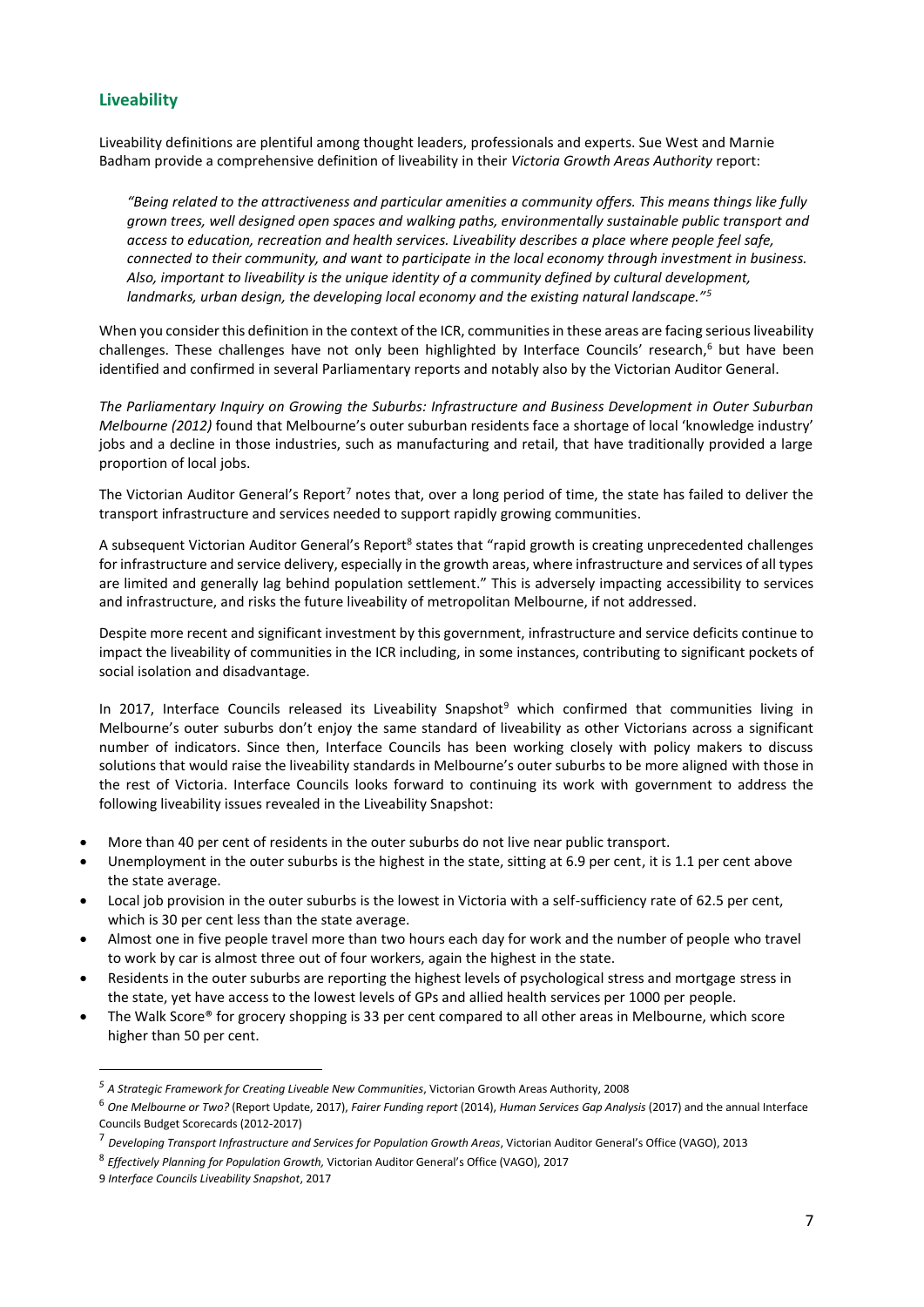- While the outer suburbs offer the highest levels of open space in the state, their access to these parks and reserves by foot is significantly limited.
	- o The Walk Score® for parks in the outer suburbs is 17 per cent, almost three times less than the Walk Score® for parks in middle Melbourne.

#### <span id="page-8-0"></span>**Healthy communities**

The *Interface Councils Liveability Policy* (2018)<sup>10</sup> states that "unprecedented growth in the ICR has increased pressure on essential services and infrastructure. Access to pharmacies, dental services, general practitioners and allied health services remain below the rest of Melbourne and the state average. As a result, the health and wellbeing of residents is significantly impacted and will likely have long-term consequences for the State Government, local communities and the region if not addressed adequately."

Residents in the region also report higher levels of psychological distress and family violence incidents than residents living in other parts of Melbourne.

Interface Councils welcomes the opportunity to continue working with State Government to further close the gaps for essential social services and infrastructure that will have an impact on the region, to stave off the continuing divide between the ICR and the rest of Melbourne.

#### <span id="page-8-1"></span>**The opportunity**

Residents of the ICR love where they live and the community that surrounds them. However, there are several indicators in the 2015 DHHS LGA profiles that demonstrate the prevalence of disadvantage and inequity in the region, particularly when compared to other parts of metropolitan Melbourne. Notably, the area has a lower index of relative socio-economic disadvantage (IRSD). Other key indicators show Interface Councils residents:

- Have access to just 0.51 jobs per labor force participant
- Experience high degrees of psychological distress, which could be due to longer commute times, higher rates of mortgage and rental stress and a lack of access to support services
- Have higher levels of poor dental health
- Have significantly lower access to public transport close to home
- Have high dependence on motor vehicles, which creates subsequent financial pressures due to daily commutes and petrol costs
- Have low levels of accessibility to allied health support services

The above indicators provide a glimpse of the challenges facing residents living in Melbourne's outer suburbs, where gaps in infrastructure, lack of local jobs and lagging service provision are lowering the state of liveability in communities.

However, Interface Councils has experienced first-hand how Victoria's policy-makers have contributed to a positive change in these communities. For example, the establishment of the Growing Suburbs Fund hasimproved the lives of children and families living in Melbourne's outer suburbs. There are numerous other examples of Australian programs and policies that have effectively ameliorated many of the causes and effects of community disadvantage (for examples, see: Soriano, Clark, & Wise, 2008).

Moreover, we look forward to continuing to work with government to create real, long-lasting and positive change for people living in the Interface Councils Region.

<sup>10</sup> *Interface Councils Liveability Policy,* 2018